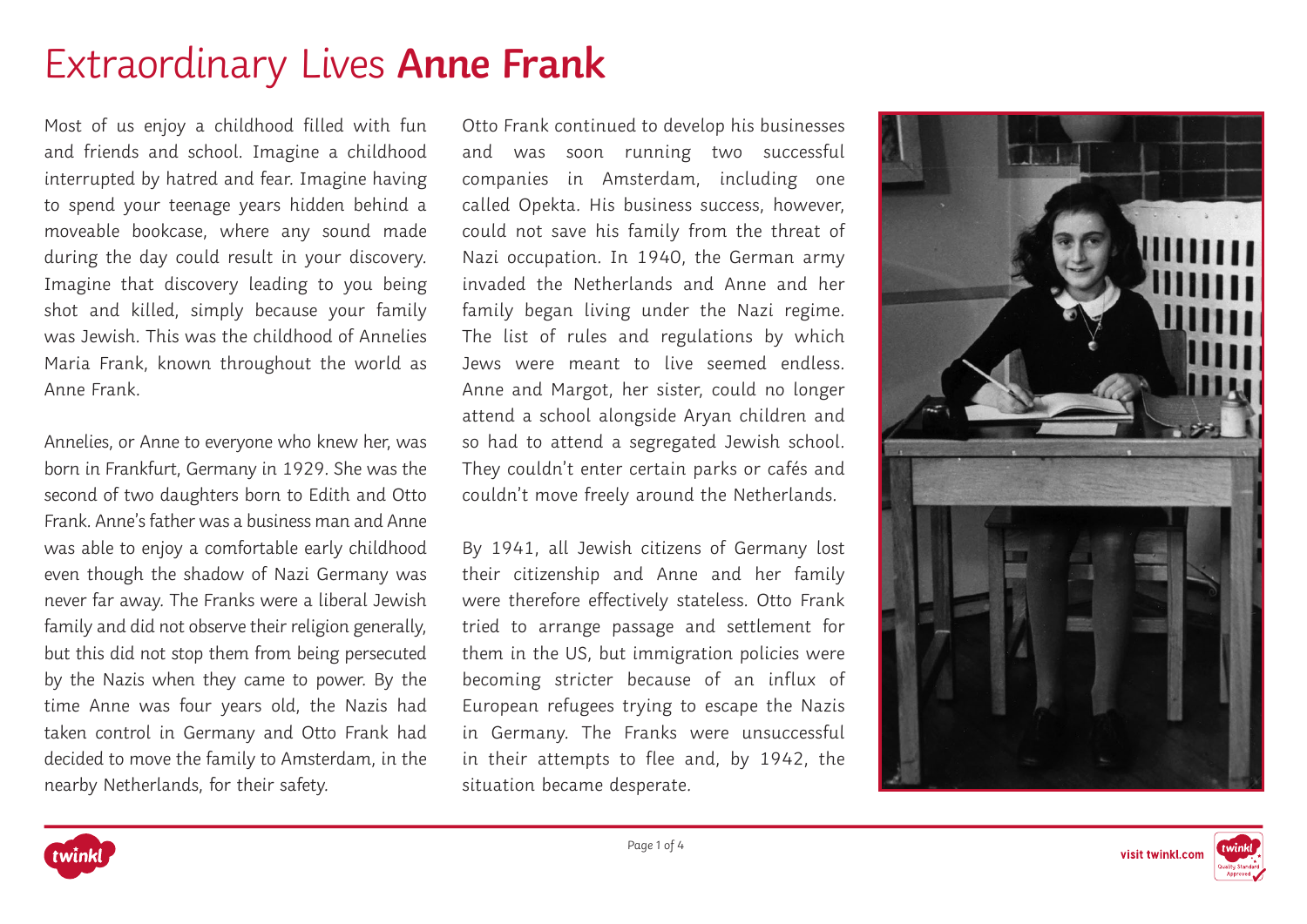In July 1942, Margot received work papers. These demanded that she report for work in Germany. The family could not allow her to be separated from them and so they hastily made arrangements to move into a secret hiding place. Otto had been working on plans for a hide-out for some time. He transferred his shares from his companies into non-Jewish hands so that the companies could not be confiscated, left a note indicating that the family might have left for Maastricht or Switzerland and moved the family into the disused part of his Opekta business premises at 263 Prinsengracht. The staircase leading to this area was disguised by a bookcase across the small doorway, making it impossible to see from the room below. Eventually they were joined there by another family, the van Pels (Hermann, Auguste and Peter) and a dentist friend, Fritz Pfeffer. The place became known later as 'The Secret Annexe'.

Only four people in the offices and warehouse below knew of the hiding place: Johannes Kleimann, Miep Gies, Victor Kugler and Bep Voskuijl. The other people who worked in the offices and warehouse were not to suspect a thing. This meant the group of eight could make little noise during regular working hours.



They could only flush the toilet in their bathroom, run water and move about freely when all the employees had returned home for the evening. At that time, they would congregate in the offices downstairs to listen to the radio, wash in the kitchen and exercise in the larger rooms downstairs. They were never able to go outside the office building and relied on their helpers for food, books and news of the outside world. The children could not attend school and so Margot, Anne and Peter took a correspondence course in shorthand, enrolled under Miep Gies' name.

For her thirteenth birthday in June 1942, Anne had received an autograph book with a lock and a red and white check cover. She decided to use the book as a diary to record her daily life. She gave the diary a name: 'Kitty'. Every time she wrote in the diary, she addressed Kitty as if she were a friend far away. This is the diary Anne used to record life before and during their period of hiding. She recorded, in honest detail, her arguments with her mother, her feelings for her sister and father and her awakening interest in the boy who lived with them, Peter. The work shows a forthright young girl, obsessed with the same things that worry everyone at that age.

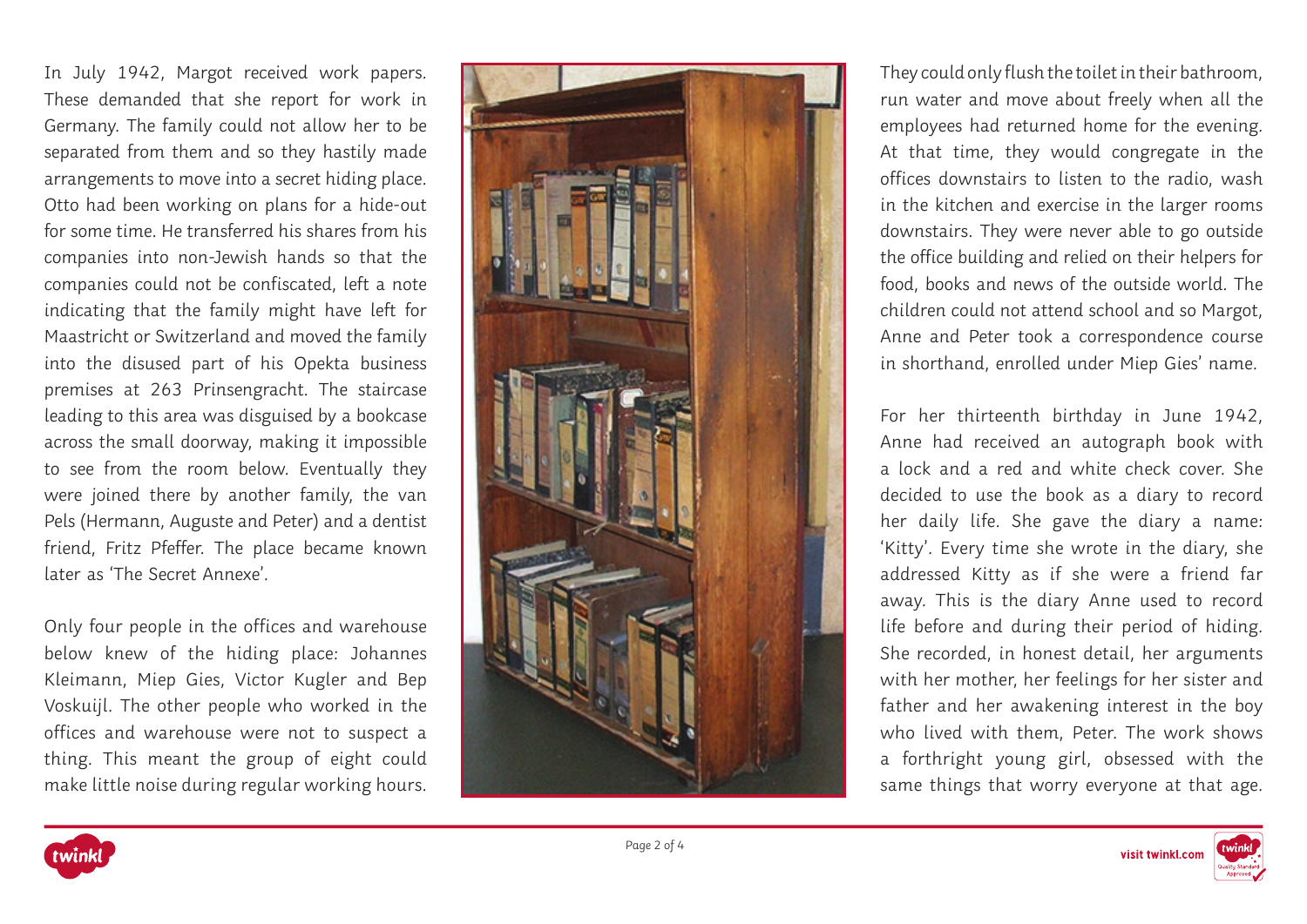The difference is that, every now and then, the shadow of the war seeps into her writing as she discusses what she has heard of her old friends, the war effort, the Nazi regime. Through this diary, Anne discovered her love of writing and a desire to write stories. Little did she know that it was the diary itself that would make her world famous.

## **Other Young Diarists of the Second World War**

Since the amazing success of Anne Frank's diary, a wealth of other diaries from young people caught up in the events of the Second World War have come to light. Here are just a few you might want to find out more about.

#### **Miriam Cheszczewascki**

Miriam was 15 years old in 1939, when she began to write about being interred in the Radomsko Ghetto in Poland. She probably died at Treblinka concentration camp in 1942. Her notebooks were given to her old teacher after the war who took them to Israel.

## **Rut 'Rutka' Laskier (1929-1942)**

Rut wrote about her teenage years spent in the Bedzin Ghetto in Poland. The diary remained with an old friend for 64 years until finally being published in 2006.

The family managed to keep their location a secret throughout the rest of 1942 and 1943. In August 1944, however, time ran out for the Frank family. On the morning of 4th August, a police car pulled up outside the office building and armed men got out. The man in charge asked to see the storeroom and immediately went to the bookcase that hid the entrance to the Frank's hiding place. It seemed someone had spoken to the police about the family's whereabouts. The Dutch nationals who had helped them were questioned and some were detained for the course of the war. The fate of the Jewish occupants of the secret annexe was far worse.

By 8th August, the eight Jews – who had been hidden in the Opekta building for over two years at this point – were transported to Westerbork, a transit camp for Jews. The group were then transferred to Auschwitz in Poland, where they were all separated. Anne, Margot and Edith Frank managed to stay together for a time, but the girls were later parted from their mother to be sent to Bergen-Belsen in Germany to work. The pair survived the winter at the camp, but died of typhus in February or March 1945.

The fate of the other occupants of the annexe was equally horrible. Fritz Pfeffer died on 20th December 1944 at Neuengamme concentration camp. Edith Frank had died in Auschwitz on 6th January 1945. Hermann van Pels had been sent to the gas chambers at Auschwitz and Peter van Pels had died of exhaustion at Mauthausen concentration camp in May 1945, the day the Netherlands was liberated from the occupying forces. Auguste van Pels died at Buchenwald camp in Germany. Only Otto Frank survived the war and returned to a liberated Netherlands.

It took Otto Frank four months to travel from Auschwitz to Amsterdam after his liberation from the camp. When he arrived on 3rd June 1945, he hoped to find that his daughters Anne and Margot had made it back before him. He immediately returned to see the friends who had helped them during the war, but no one had heard from his children. Otto tried putting advertisements in papers and questioned everyone he could find about the whereabouts of his family. Eventually, he met with two sisters who had been at Bergen-Belsen when Anne and Margot died.